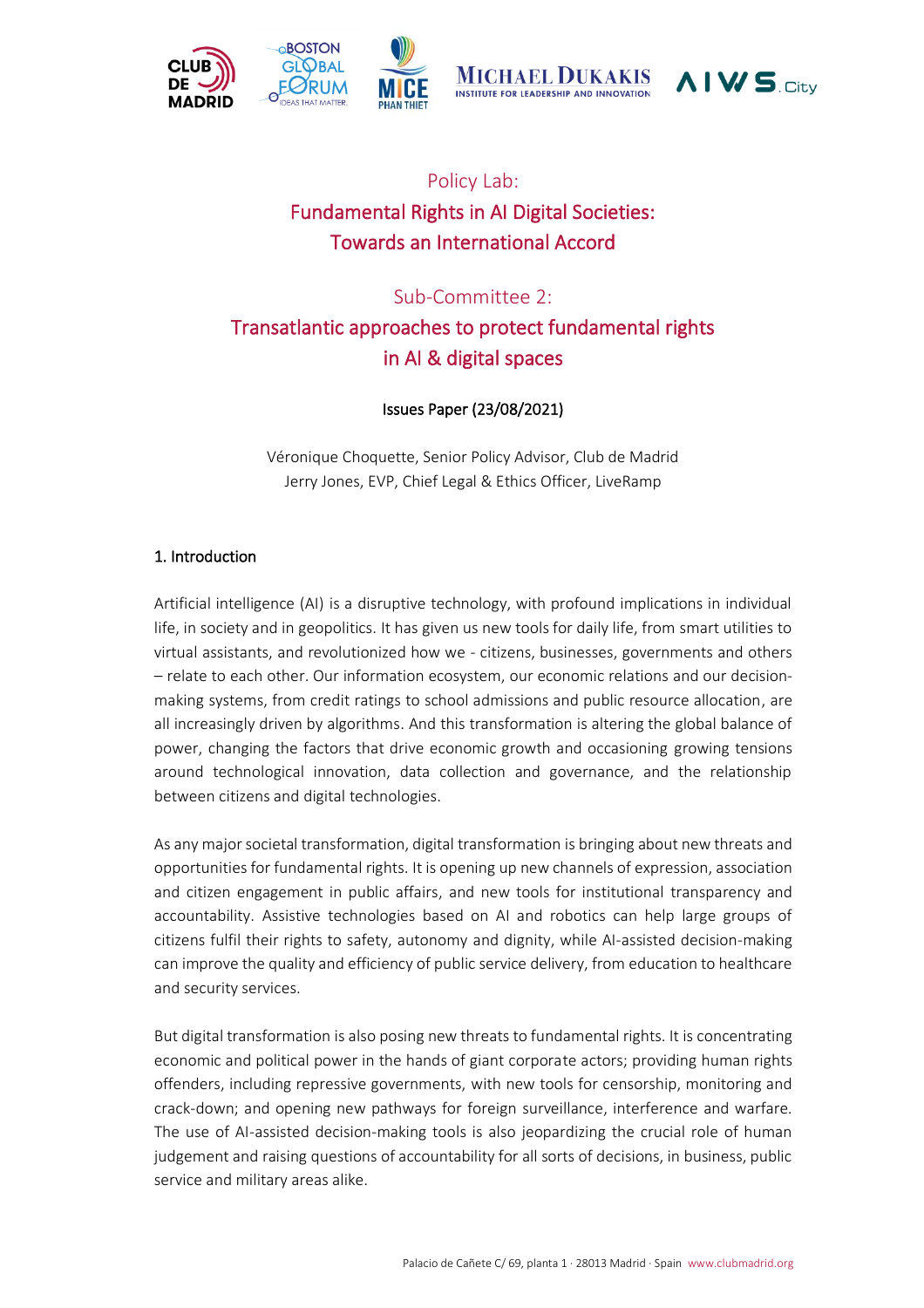

There is no question that legal and governance frameworks must evolve in order to ensure that the continued development and deployment of AI and digital technologies protects rather than threatens fundamental rights. And since technology advances faster than lawmaking, at least in deliberative democratic systems, it is also clear that the governance framework on AI and digital technologies must provide forward-looking guardrails, protecting fundamental rights in the face of future, as well as current, technology.

There is also broad agreement around the need for international coordination on this score. The UN Secretary-General's [Roadmap for Digital Cooperation](https://www.un.org/en/content/digital-cooperation-roadmap/) calls for "supporting global cooperation on artificial intelligence that is trustworthy, human-rights based, safe and sustainable and promotes peace". Yet the locus of global leadership to protect fundamental rights in the face of digital technologies remains unclear. How can the global community reach agreement on a basic set of fundamental rules to guide future technology development? And how should such an agreement, hypothetical as it might be, be enforced?

The strategic approaches of China and Russia to develop and deploy technologies unhindered by human rights considerations undoubtedly leave the world's democratic powerhouses – the EU and the US -- on the same side of the issue. For this reason, it has been argued that a Transatlantic alliance could be a natural starting point for a global accord on AI governance aimed at protecting fundamental rights. But it does not follow that Transatlantic cooperation on AI governance is a straightforward enterprise. Could the EU and the US, together, lay the groundwork for a global agreement on a basic set of fundamental rules to guide AI technology development?

The aim of this paper is to present the EU and the US' approaches to AI and digital technologies, with a view to gauging the possibility for joint EU-US leadership towards a global accord to protect fundamental rights in the AI and digital spaces. It is one of three papers that will feed into the discussions hosted by Club de Madrid and the Boston Global Forum at the Policy Lab on *Fundamental Rights in AI Digital Societies: Towards an International Accord* on 7-9 September 2021.

#### 2. The EU's rights-oriented approach to AI governance

The EU is neither a global leader in digital technology innovation, nor a quick adopter of largescale AI applications. Despite recent efforts to stimulate investment in AI, its tech industry continues to trail behind US and Chinese innovators, marred by the scarcity of private funding, the lack of a European hub for AI expertise, severe brain drain, low appetite for AI solutions in the public sector and the relatively limited availability of data to feed AI solutions under the EU's General Data Protection Regulation. Regulatory fragmentation, in the absence of a complete Digital Single Market, also limits the possibilities for European innovators to scale up.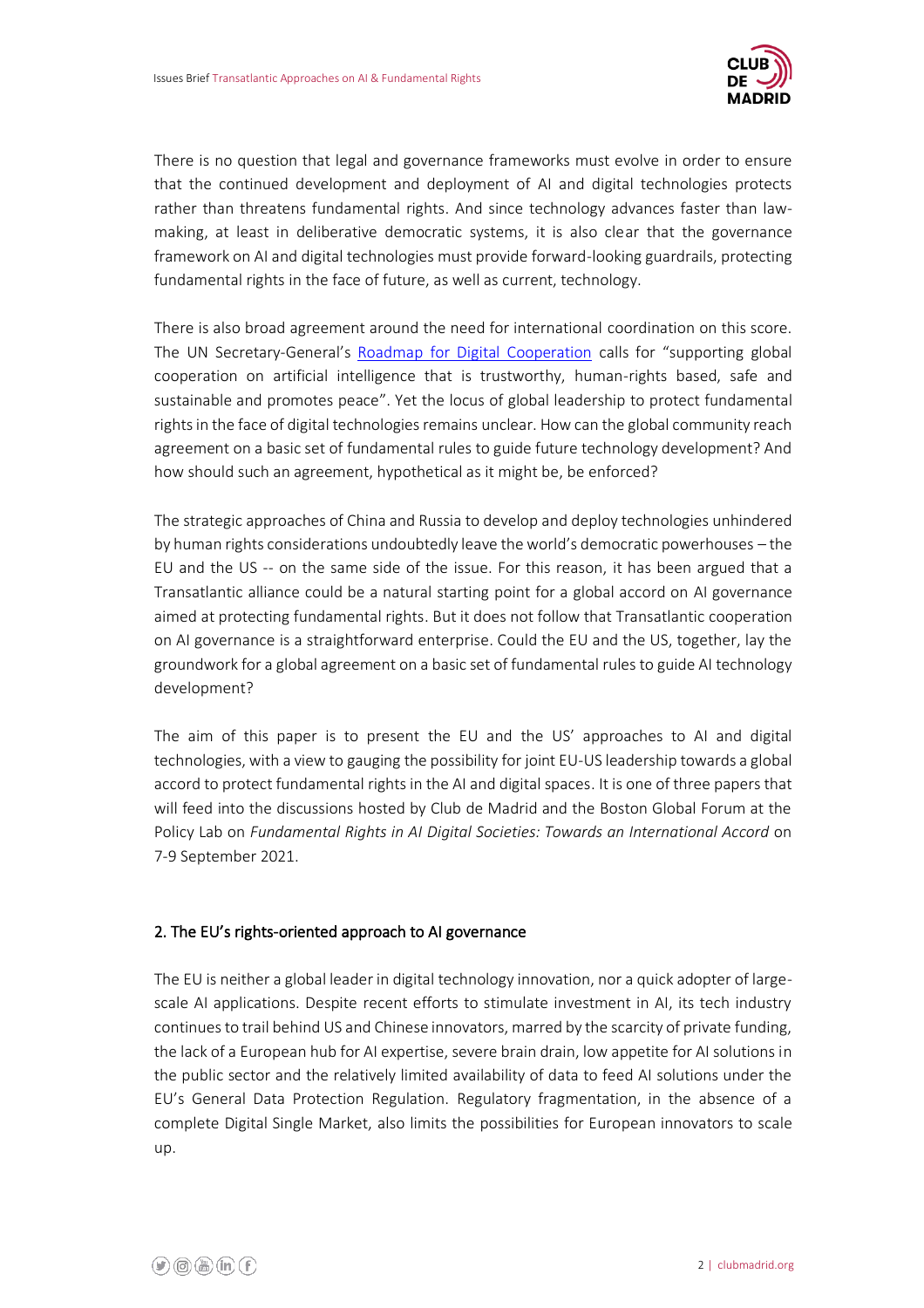

The relatively slow development of home-grown digital technologies, combined with the centrality of human rights protection in the European project, have led the EU to approach AI primarily as a rights issue. Stimulating the digital industry while ensuring that the deployment of AI technologies does not hinder citizens' rights has become the central axis of the EU's AI policy; and individual data ownership, wherein data belongs to the individual that produces it rather than the company that harvests it, its basic tenet. Sometimes portrayed as the "third way" between so-called American technological libertarianism and Chinese technological authoritarianism, the EU aims to lead in the rights-based, ethical governance of AI technologies.

Early impulses for AI regulation came from the European Parliament during the Juncker Commission (2014-2019). The 2018 [Communication on Artificial Intelligence for Europe](https://digital-strategy.ec.europa.eu/en/library/communication-artificial-intelligence-europe) laid out the Commission's first approach to AI, articulated around investment promotion, socioeconomic change and ethics. Two years later, a High-Level Expert Group on AI advised the Commission on necessary policy and regulatory changes, leading the von der Leyen Commission (2019-2024) to make *Europe fit for the digital age* one of its priorities, under the leadership of Executive Vice-President Margrethe Vestager. Building on the rights-based approach underpinning its now rolled-out General Data Protection Regulation, the Commission issued in early 2021 a proposal for harmonized rules on AI in the EU – the [Communication on Fostering a European Approach to AI,](https://digital-strategy.ec.europa.eu/en/library/communication-fostering-european-approach-artificial-intelligence) or EU AI Act.

The EU AI Act is still far from becoming law, and has received heavy criticism from technology enthusiasts and human rights defenders alike. The former have called it a regulatory straightjacket that will stifle innovation, while the latter lament that it does not go far enough to protect the rights of end-users, that is, citizens. Nevertheless, the EU AI Act is laudable as the world's first attempt at a comprehensive rights-based AI regulation, and relevant as an illustration of the EU's approach to AI governance. It sets out a three-tiered regulatory structure that would ban some uses of AI altogether (such as social scoring and indiscriminate surveillance), heavily regulate high-risk uses, and lightly regulate less risky AI systems - complete with *ex ante* conformity assessments and the creation of light monitoring structures. While no other jurisdiction in the world has a similar scheme in place for AI, White House National Security Advisor Jake Sullivan pointed out that it bears similarity with systems used by US financial regulators.

The EU AI Act, like the policy reflections that preceded it, is comprehensive in its treatment of AI as a domestic fundamental rights issue. While putting rights first, it also seeks to enable, through greater market integration and regulatory certainty, the role of AI as a motor of future economic growth in the region. However, it entirely leaves aside the military uses of AI, as well as any discussion of the associated considerations related to strategic interests and geopolitics. EU institutions, who are naturally shy of military matters for which they lack competencies, are not entirely to blame for this omission. Since 2018, the EU has been encouraging its Member States to adopt national AI strategies, as part of the Commission's Coordinated Plan on AI. Of the 21 Member States who have adopted or drafted strategies so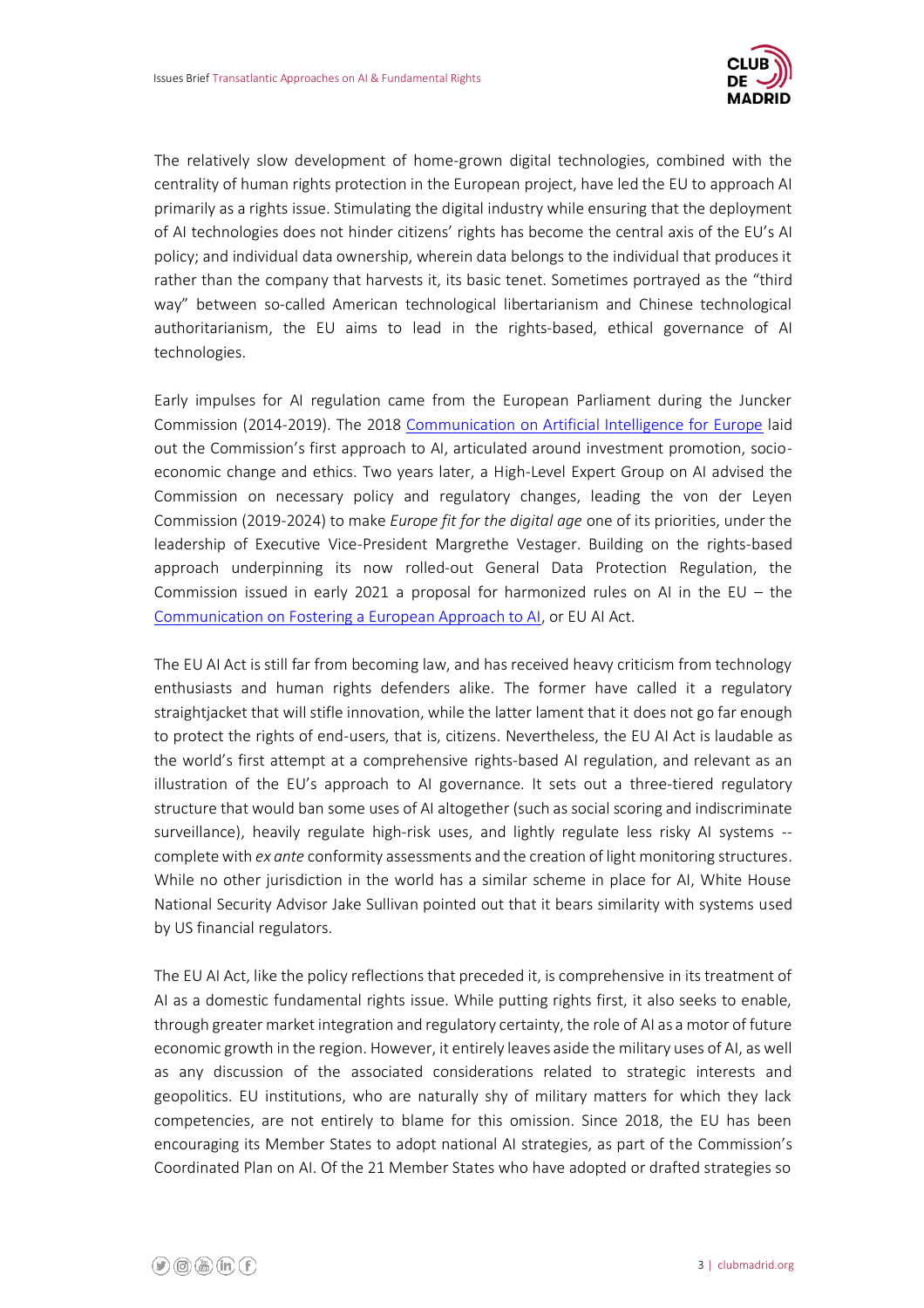

far, only France and the Netherlands – two exporters of AI-based military technology -- touch upon the geopolitical implications of AI, pointing out the strategic importance of the EU's digital autonomy. For all others, AI remains a fundamentally domestic issue.

Yet there have been calls for the EU to engage with the geopolitical dimension of AI, and for EU leadership for the governance of AI in the military space. Continuing to disregard the implications of AI for its foreign relations and geopolitical influence, warns the [European](https://ecfr.eu/publication/artificial-divide-how-europe-and-america-could-clash-over-ai/)  [Council on Foreign Relations,](https://ecfr.eu/publication/artificial-divide-how-europe-and-america-could-clash-over-ai/) would lock the EU into the role of mere mediator between the real technological powers, the US and China.

The European Parliament has also called for human dignity and human rights to be respected in all EU defence-related activities, including those involving AI systems; and it has expressed its support for a ban on lethal autonomous weapon systems (LAWS), also known as killer robots. The European Defence Agency – an EU Agency mandated to promote collaboration among EU Member States on defence matters -- has been working since 2016 on plans for EU collaboration on AI in defence, but results have been slow to come, an indicator of the difficulty of EU leadership in military matters.

#### 3. The US' military-strategic approach to AI governance

While the term *technological libertarianism* exaggerates and oversimplifies the US' approach to AI governance, it is undeniable that, compared to the EU, the US has been approaching AI with a lighter regulatory foot. Protective of the global leadership of the country's tech sector, and undesiring to risk muffling innovation with red tape, both the Obama and Trump administrations have stayed away from comprehensive regulation on AI. The cession of data ownership by individuals to tech companies through informed consent – such as that given in User Agreements – has been deemed legitimate, and tech companies have been encouraged to adopt voluntary standards of responsibility in the use of such data. Adjusting existing regulatory frameworks with the minimum touches necessary to address known risks, has been the preferred approach to AI government regulation.

Federal guidance on AI ethics is not entirely absent – the White House Office of Management and Budget released in 2020 a set of [policy principles for regulating AI](https://www.google.com/url?sa=t&rct=j&q=&esrc=s&source=web&cd=&ved=2ahUKEwi_7dH2uI3yAhVhQkEAHUPIDH0QFjAAegQIBhAD&url=https%3A%2F%2Fwww.whitehouse.gov%2Fwp-content%2Fuploads%2F2020%2F01%2FDraft-OMB-Memo-on-Regulation-of-AI-1-7-19.pdf%3Futm_source%3Dmorning_brew&usg=AOvVaw1ZjebCYsipt6Pv3doHXVXV) articulated around the objective to promote innovation while protecting privacy, civil rights and American values – but the most ambitious regulations on AI in the country have come from local and state administrations. Federal efforts, such as Obama's twin reports on [Preparing for the Future of](https://obamawhitehouse.archives.gov/sites/default/files/whitehouse_files/microsites/ostp/NSTC/preparing_for_the_future_of_ai.pdf)  [AI](https://obamawhitehouse.archives.gov/sites/default/files/whitehouse_files/microsites/ostp/NSTC/preparing_for_the_future_of_ai.pdf) and [National AI R&D Strategic Plan](https://www.google.com/url?sa=t&rct=j&q=&esrc=s&source=web&cd=&ved=2ahUKEwiW_NGgu43yAhWGEWMBHQJlC7AQFjAAegQIBRAD&url=https%3A%2F%2Fwww.nitrd.gov%2Fpubs%2Fnational_ai_rd_strategic_plan.pdf&usg=AOvVaw1AWX-FH4DA3ygPh-rgnPG4) (2016), Trump's [American AI Initiative](https://trumpwhitehouse.archives.gov/ai/) (2019) or the recent announcement by the Biden administration of a [National Artificial Intelligence \(AI\)](https://www.whitehouse.gov/ostp/news-updates/2021/06/10/the-biden-administration-launches-the-national-artificial-intelligence-research-resource-task-force/)  [Research Resource Task Force](https://www.whitehouse.gov/ostp/news-updates/2021/06/10/the-biden-administration-launches-the-national-artificial-intelligence-research-resource-task-force/) (2021), emphasize the strategic importance of AI and AI innovation for the US economy and security; and while they do mention the implications of AI for human rights, they fall short of suggesting that regulation is the solution. The creation in 2019 by the US Congress of the National Security Commission on Artificial Intelligence (NSCAI)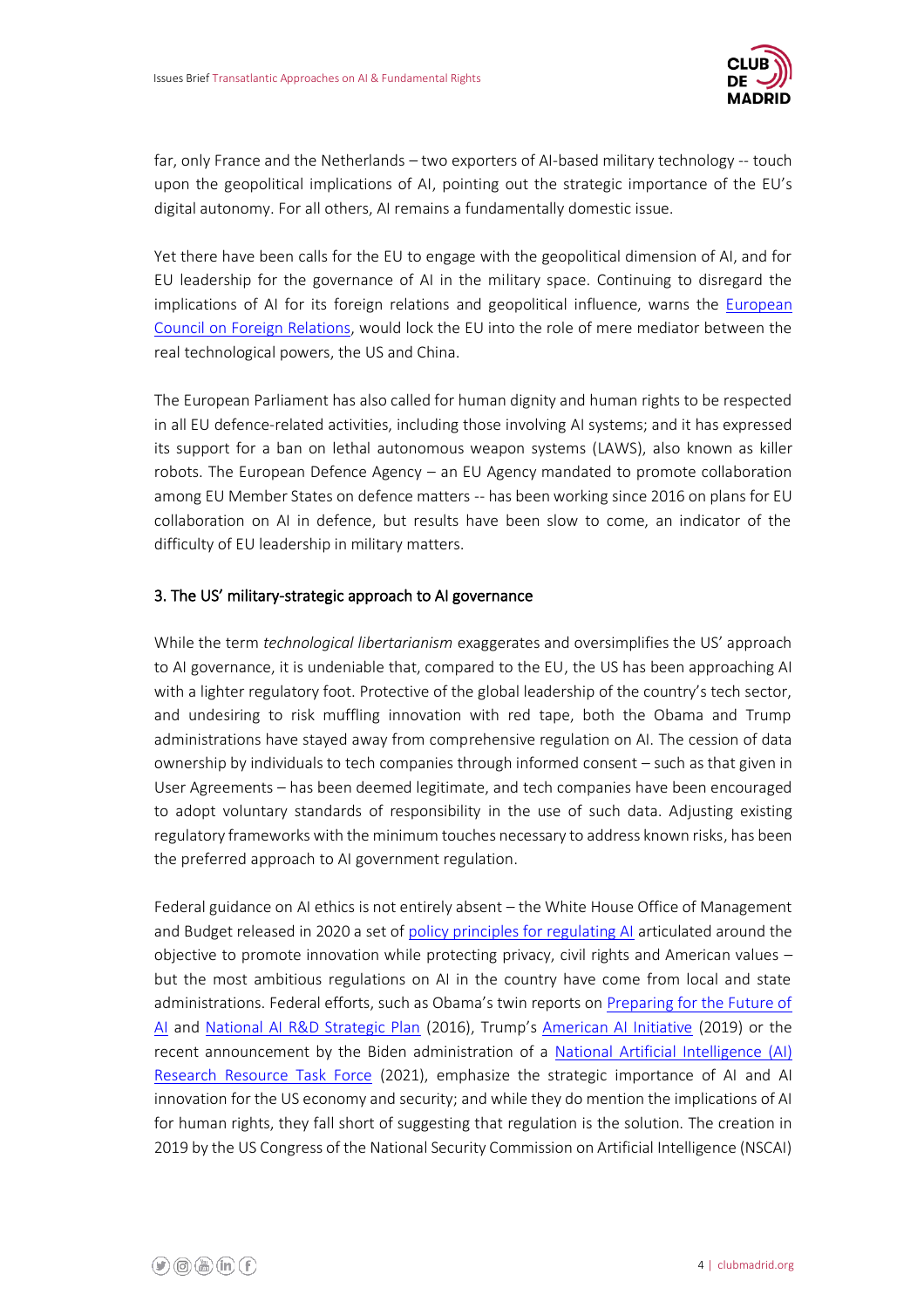

confirms that the focus on the strategic dimension of AI is not an Executive feat – it is the American approach.

Viewing AI as a primarily strategic issue, it is only natural that the US should trail behind the EU on the governance of AI as a domestic fundamental rights issue, but lead on governing its applications in the strategic sphere. In 2020, the US Department of Defense adopted a [series](https://www.defense.gov/Newsroom/Releases/Release/Article/2091996/dod-adopts-ethical-principles-for-artificial-intelligence/)  [of ethical principles](https://www.defense.gov/Newsroom/Releases/Release/Article/2091996/dod-adopts-ethical-principles-for-artificial-intelligence/) for the design, deployment and adoption of military applications of AI, becoming the first US public administration to prescribe an AI norm that goes much further than corporate voluntary standards. The principles establish *inter alia* that human beings must remain responsible for the development, deployment, use and outcomes of AI systems; algorithms used in combat must avoid unintended bias; and AI systems must be programmed to stop themselves if they see that they might be causing problems.

While there have been calls for the US to lead the development of joint military standards on AI, not least through NATO, it has so far been choosing its partners carefully. NSCAI recommended the Five Eyes Alliance (US, UK, Canada, Australia and New Zealand) as a first locus of collaboration, and in 2020 the Pentagon expanded its consultations to a group of 13 countries through the AI Partnership for Defence (Australia, Canada, Denmark, Estonia, Finland, France, Israel, Japan, Norway, the Republic of Korea, Sweden, and the United Kingdom).

Beyond this normative effort, the US is also making it a priority to leverage AI to strengthen its military capacity, and that of its allies, through improved systems for asset protection and information processing. This has been encouraged by NSCAI as an essential measure to preserve national security and remain competitive with China and Russia. AI safety in military operations – protecting US military AI systems from foreign interference – is next on the list of priorities. The ultimate objective of these efforts is obviously to build a countervailing force against China, who is also seen to be investing heavily in new technologies and implementing them in new advanced weapon systems, without  $-$  it is suspected  $-$  the kind of ethical considerations to which the US has yet remained committed.

#### 4. Transatlantic cooperation: Where to start?

The two different AI approaches put forward by the EU and the US -- with the former focused on the domestic socio-economic implications of AI and the latter on leveraging technology to preserve and strengthen its geopolitical power – appear to be rather complementary than incompatible. While the US does not share the EU's appetite for comprehensive regulation, and the EU has neither the competence nor the strategic unity to match US leadership in the military space, their different strategic objectives are not conflicting and rest on shared values. Their different approaches to data ownership, however, wherein the EU seeks to give individuals full control over their data and how it is used, while the US allows the unfettered cession of data rights to private companies, limits the scope for agreement on what guardrails are needed to guide the development of future digital and AI technologies.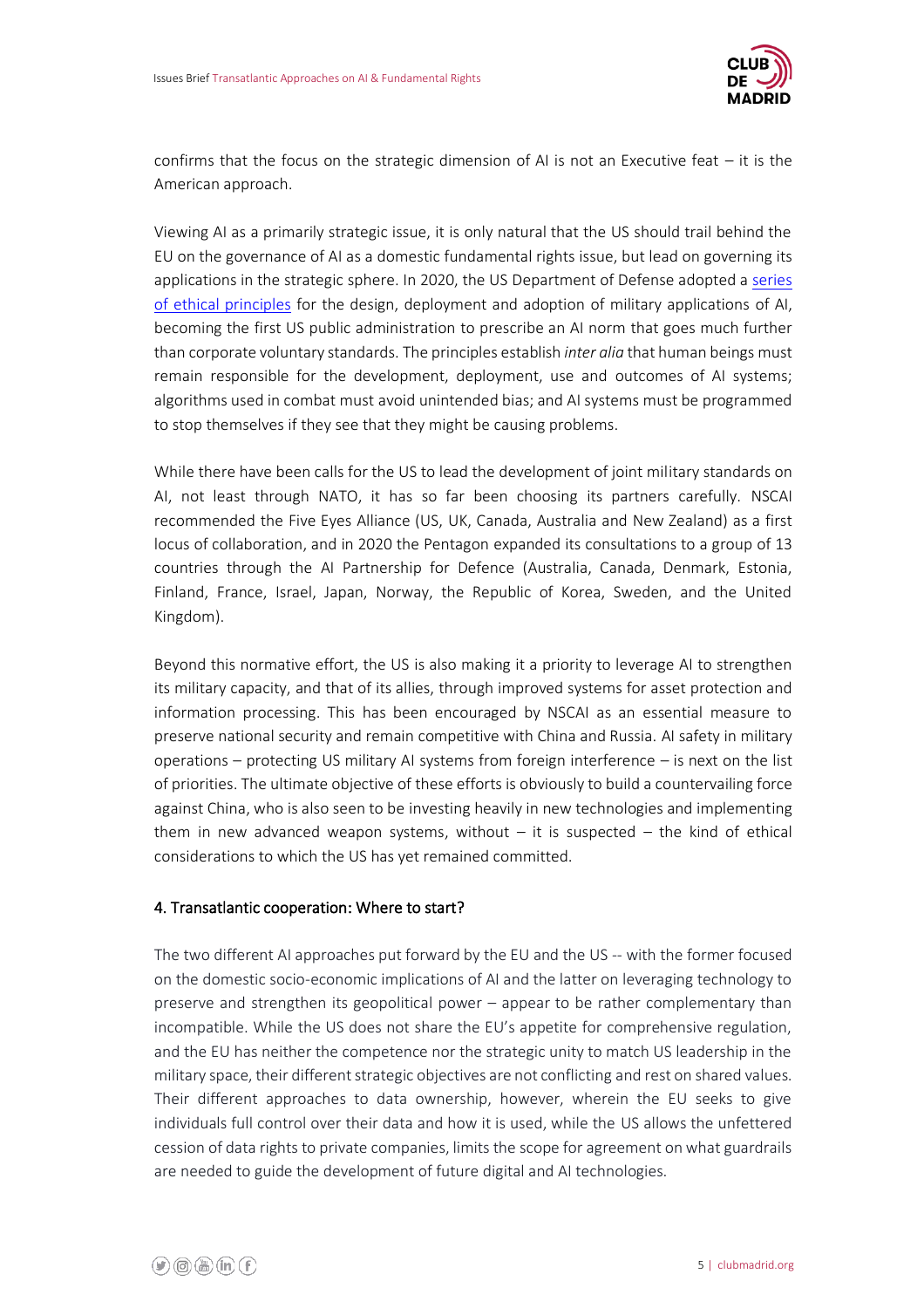

In December 2020, the European Commission greeted the incoming Biden administration with an ambitious blueprint for Transatlantic cooperation [\(New Transatlantic Agenda for Global](https://ec.europa.eu/commission/presscorner/detail/en/ip_20_2279)  [Change\)](https://ec.europa.eu/commission/presscorner/detail/en/ip_20_2279), including two proposals related to digital technologies: the creation of a Trade and Technology Council, and working together on global standards for AI governance. Leaders on both sides officially established the EU-US Trade and Technology Council at th[e EU-US Summit](https://www.consilium.europa.eu/media/50758/eu-us-summit-joint-statement-15-june-final-final.pdf) of June 2021, stating among its goals "to cooperate on compatible and international standards development; to facilitate regulatory policy and enforcement cooperation and, where possible, convergence; […] and to feed into coordination in multilateral bodies and wider efforts with like-minded partners, with the aim of promoting a democratic model of digital governance." The Council will operate through working groups, whose initial agendas will focus on technology standards cooperation, including on AI, data governance and the misuse of technology threatening security and human rights.

If the US-UK Science and Technology Agreement of 2017 is any precedent, there are reasons to hope that the EU-US Trade and Technology Council could serve not only to reach agreements in areas where interests align, but also to build enough goodwill to open discussions on divergent issues. Regulatory changes to the business environment surrounding AI is one area in which the EU and the US could see eye to eye quickly. Market concentration in the data economy is testing the limits of anti-trust laws on both sides of the Atlantic, and the creation of a EU-US Joint Technology Competition Policy Dialogue, alongside the Trade and Technology Council, shows a willingness to cooperate in the quest for solutions.

#### 4.1. Cooperation on AI regulation

Despite the willingness expressed at the EU-US Summit and engrained in the mandate of the EU-US Trade and Technology Council to cooperate on technology standards for ethical and trustworthy AI, the EU's appetite for comprehensive regulation will in all likelihood continue to meet with opposition from US business interests. But there is scope for cooperation around the shared objective to provide companies with regulatory stability and administrative facility.

The concept of *high-risk uses of AI* is a central element in the proposed EU AI Act; only highrisk AI systems would be subject to the toughest restrictions and controls. Agreeing with the US on a common definition of high-risk AI, even if subject to different frameworks on either side of the Atlantic, would provide more clarity for companies operating in the two regions, and lay the foundation for cooperation on the governance – through regulation or other instruments - of high-risk applications.

Easing the administrative burden on companies by arranging for the mutual recognition of certification schemes is another objective around which EU and US interests could meet. In the (likely) event that the EU moves first with a comprehensive AI regulation, an arrangement to allow US companies to obtain certification through the US government could help set basic standards accepted on both sides and facilitate inter-operability. Mutual recognition agreements could also be built piece-by-piece, through bilateral consultations between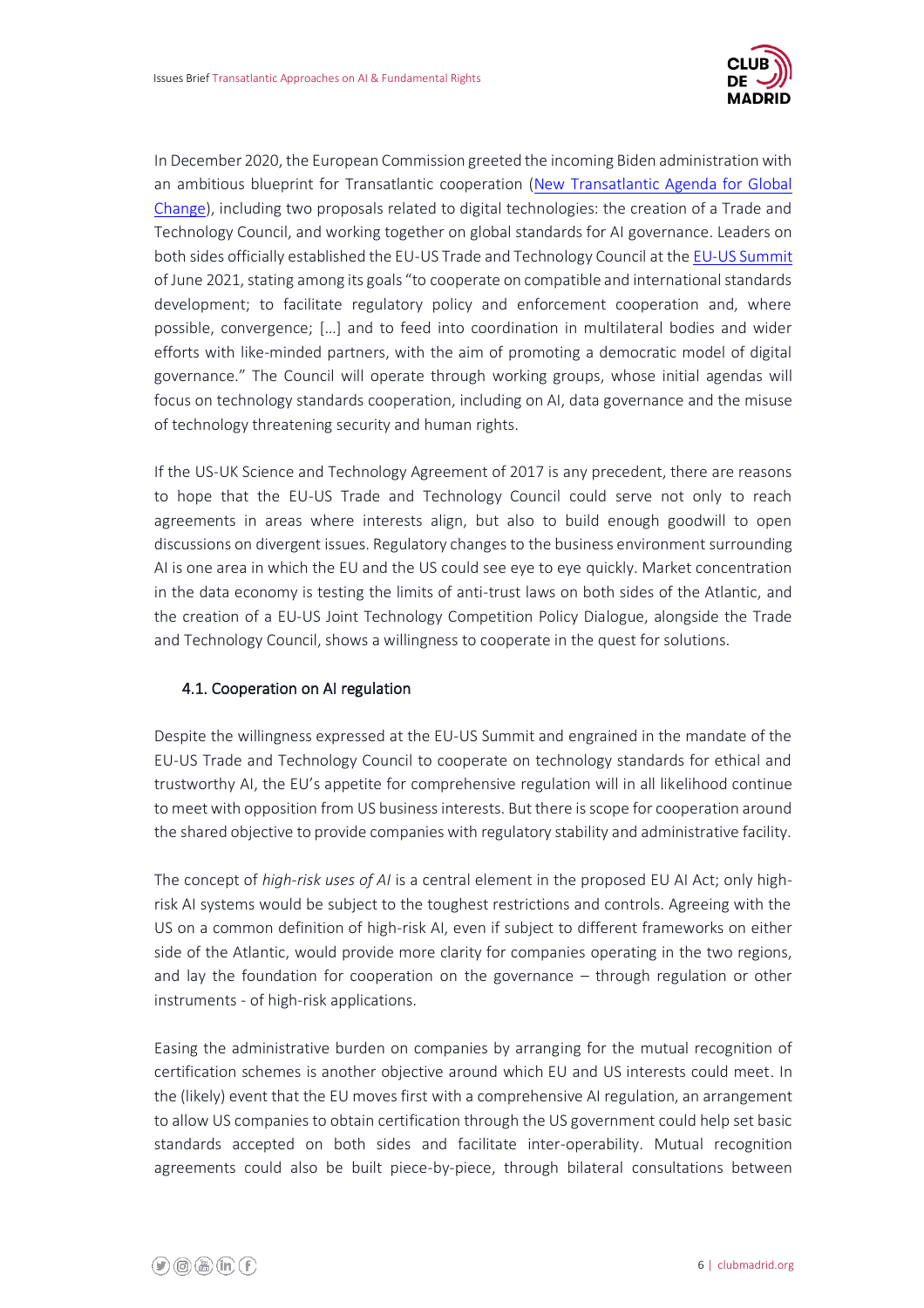

specialized agencies, who are often responsible for technical norms in the US, with support from the new Trade and Technology Council.

#### 4.2. Cooperation on AI geopolitics

While cooperation on the geopolitical implications of AI was not explicitly mentioned at the EU-US Summit last June, there are some encouraging signs that closer collaboration on that score might be in the cards for the near future. The Summit declaration refers to new arrangements for closer partnership in security and defence, such as US participation in an EU military mobility project and closer engagement with the European Defence Agency. It also includes a commitment to cooperate on "the full range of issues" in their relationship with China.

On the EU's side, there are also early signs that awareness of the geopolitical implications of AI is beginning to take root. The concept of digital and technological sovereignty has appeared in the conversations on the Future of Europe; the European External Action Service has started regarding technology, connectivity and data flows as a key dimension of the EU's external relations; and the European Council has called for a geostrategic and global approach to connectivity. In public interventions calling for the protection of fundamental rights in the digital space, the European Commission has also started referring specifically to China as a source of concern in its own territory and globally. This bodes well for a growing willingness from the EU to engage with the US' geostrategic approach to AI.

Should the EU and the US wish to make a common front against China's AI advances – whether for ethical or for geopolitical reasons -- US researchers have put forward a number of commercial strategies that would not require military competence yet would make a huge strategic difference. This could include, for example, coordinating investment screening procedures and establishing common export controls on key supply chain components going into the Chinese AI industry.

There are also many opportunities for cooperation on military uses of AI, that would both promote an ethical approach and strengthen mutual capacity. EU-US cooperation on the ethical use (or ban) of killer robots and other combat-related AI systems appears highly unlikely – but cooperation on non-controversial uses of AI in military services such as logistics, financial management, personnel services, and health care could help bring allies closer together, establish joint procedures, and ensure interoperability.

Of course, NATO provides an additional – and some have said an ideal -- forum to bring together EU and US approaches to the geopolitical dimension of AI and set standards for military AI. But the same barriers that have hindered both EU engagement and EU-US cooperation in these areas apply with equal force within NATO. Its members' widely divergent priorities make consensus unlikely on key issues, including those – like a ban on killer robots –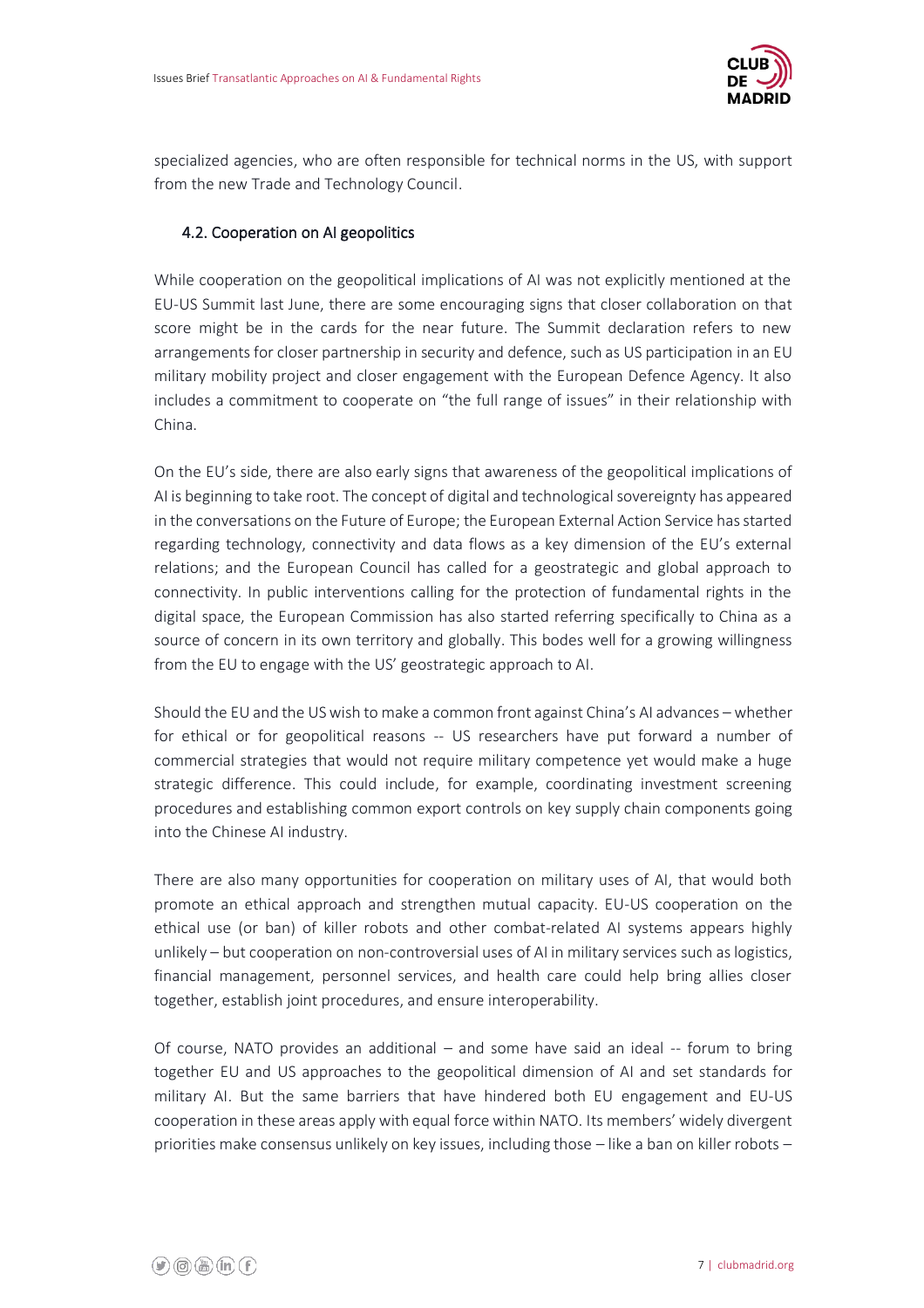

that seem most obvious to human rights defenders and civil society organizations across the alliance's territory.

NATO's AI strategy – in the works since 2019 and slated to be released sometime soon - is expected to identify ways to operate AI defence systems responsibly, identify military applications for AI, and set up joint AI testing facilities. It should also set ethical guidelines around the governance of AI systems, with a focus on human control over and accountability for the actions of AI systems.

#### 5. From Transatlantic to global

In sum, despite fundamentally different approaches to AI, there appear to be a number of promising avenues for greater Transatlantic cooperation around the governance of AI-based technologies, whether in the domestic sphere to protect fundamental rights, or in the geopolitical sphere around common national and global security interests. The Summit for Democracies, convened by President Biden for 9-10 December 2021, may provide an additional forum where leaders from both sides of the Atlantic may reinforce their common commitment to fundamental rights, including in the digital sphere. The possibility for the EU and the US to see eye-to-eye on the full range of issues pertaining to the development of a common set of basic rules to guide the development of AI technologies, however, remains limited by the different values that each region is strategically choosing to prioritize.

Going back to the initial premise of this paper, namely the quest for a locus of global leadership for the rights-based governance of digital technologies, it would appear that a Transatlantic alliance, even if it were reached, with the limitations imposed by the different approaches put forward by the EU and the US, may not have enough horsepower to pull the train.

The US' interest in the Transatlantic relationship has been waning, as its strategic considerations have been turning increasingly towards the Pacific. Both the EU and the US are emphasizing the importance of working with other actors, as well as with each other, on AI issues. The US' AI Partnership for Defence and the Global Partnership for AI (initially spearheaded by Canada and France, and now housed at the OECD) are two examples of collaborative structures that aim to bring a broader group of like-minded partners in the conversation on AI governance. A number of global organizations, including [UNESCO,](https://en.unesco.org/artificial-intelligence/ethics) are also beginning to weigh in with specific initiatives related to AI governance.

The true test for international cooperation for the rights-based governance of AI, however, will come when someone dares to broaden the discussion from a group of relatively likeminded countries and traditional allies to a truly global forum. While the likelihood of that happening anytime soon seems thin, given the AI-driven "new Cold War", discussing AI governance among a broader and more geographically diverse group of countries certainly has the advantage of enriching the discussion with a wider set of regional perspectives to inform a possible future rapprochement.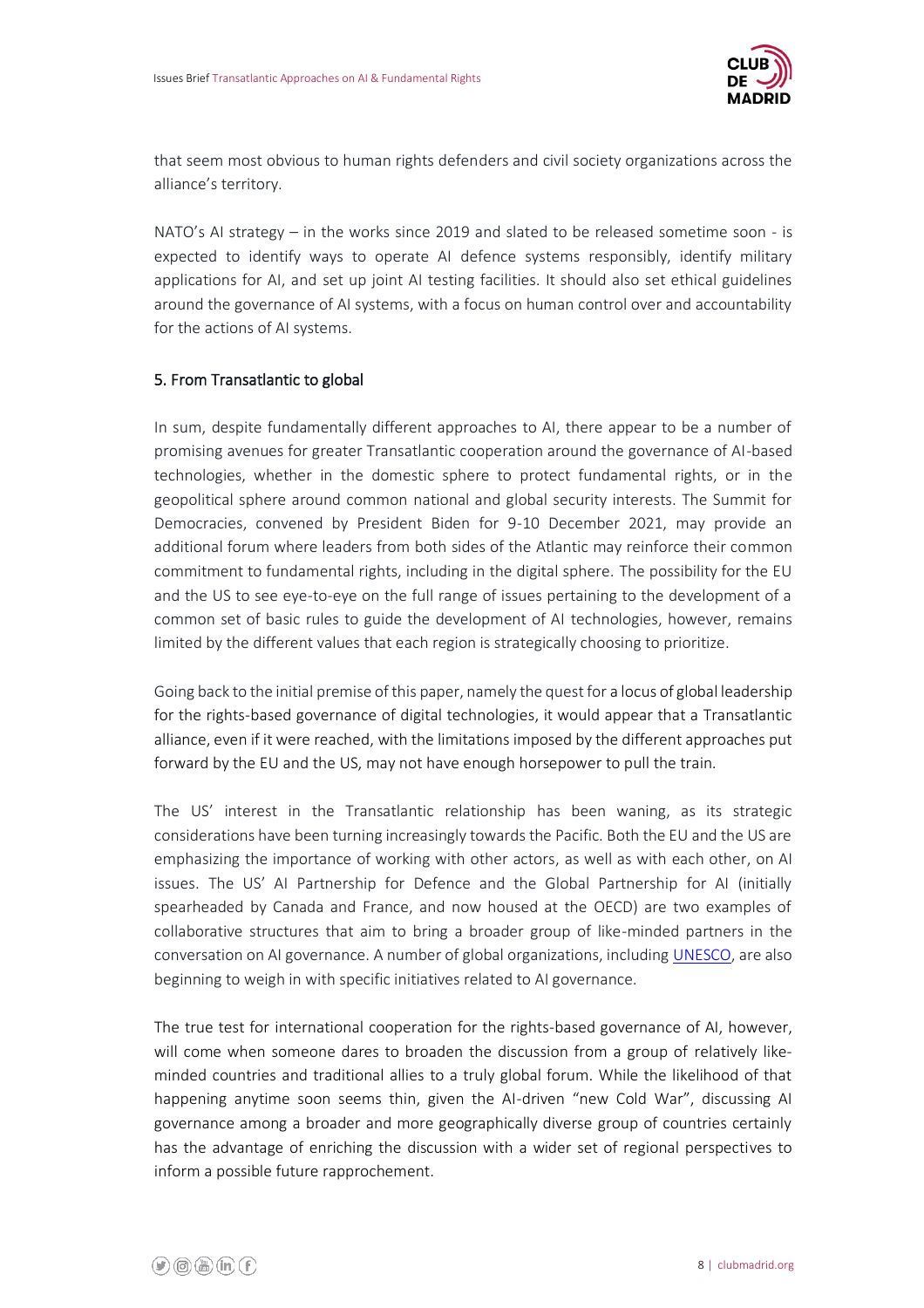

#### REFERENCES:

BEINING, Leonie, Peter Bihr and Stefan Heumann (2020). *Towards a European AI & Society Ecosystem*, Stiftung Neue Verantwortung, February.

BOULANIN, Vincent, Netta Goussac, Laura Bruun and Luke Richards (2020). *Responsible military use of artificial intelligence: Can the European Union Lead the Way in Developing Best Practice?*, Stockholm International Peace Research Institute, November 2020.

BROADBENT, Meredith and Sean Arrieta-Kenna (2021). *AI Regulation: Europe's Latest Proposal is a Wake-Up Call for the United States*, Center for Strategic & International Studies, 18 May 2021.

European Commission (2020). "EU-US: A New Transatlantic Agenda for Global Change", Press Release, 2 December 2020.

European Commission (2021). *Proposal for a Regulation Of The European Parliament And Of The Council Laying Down Harmonised Rules On Artificial Intelligence (Artificial Intelligence Act) And Amending Certain Union Legislative Acts*, 21 April 2021.

European Defence Agency (2020). "Artificial Intelligence in defence", *European Defence Matters*, Issue 19, pp. 34-38.

FRANKE, Ulrike (2021). *Artificial divide: How Europe and America could clash over AI*, European Council of Foreign Relations, 20 January 2021.

GARCIA, Denise (2021). "Stop the emerging AI Cold War", *Nature*, Vol. 593, 13 May 2021.

HEIKKILA, Melissa (2021). "NATO wants to set AI standards. If only its members agreed on the basics", *Politico*, 29 March 2021.

MACCARTHY, Mark and Kenneth Propp (2021). *Machines learn that Brussels writes the rules: The EU's new AI regulation*, Brookings, 4 May 2021.

MUELLER, Benjamin (2021). *Europe's GDPR Regulators' AI Proposals Reveal Their Privacy Fundamentalism*, Center for Data Innovation, 29 July 2021.

National Security Commission on Artificial Intelligence (2021). *Final Report*, March 2021.

NEWMAN, Jessica (2021). "Now is the Time for Transatlantic Cooperation on Artificial Intelligence", *Georgetown Journal of International Affairs*, 13 July 2021.